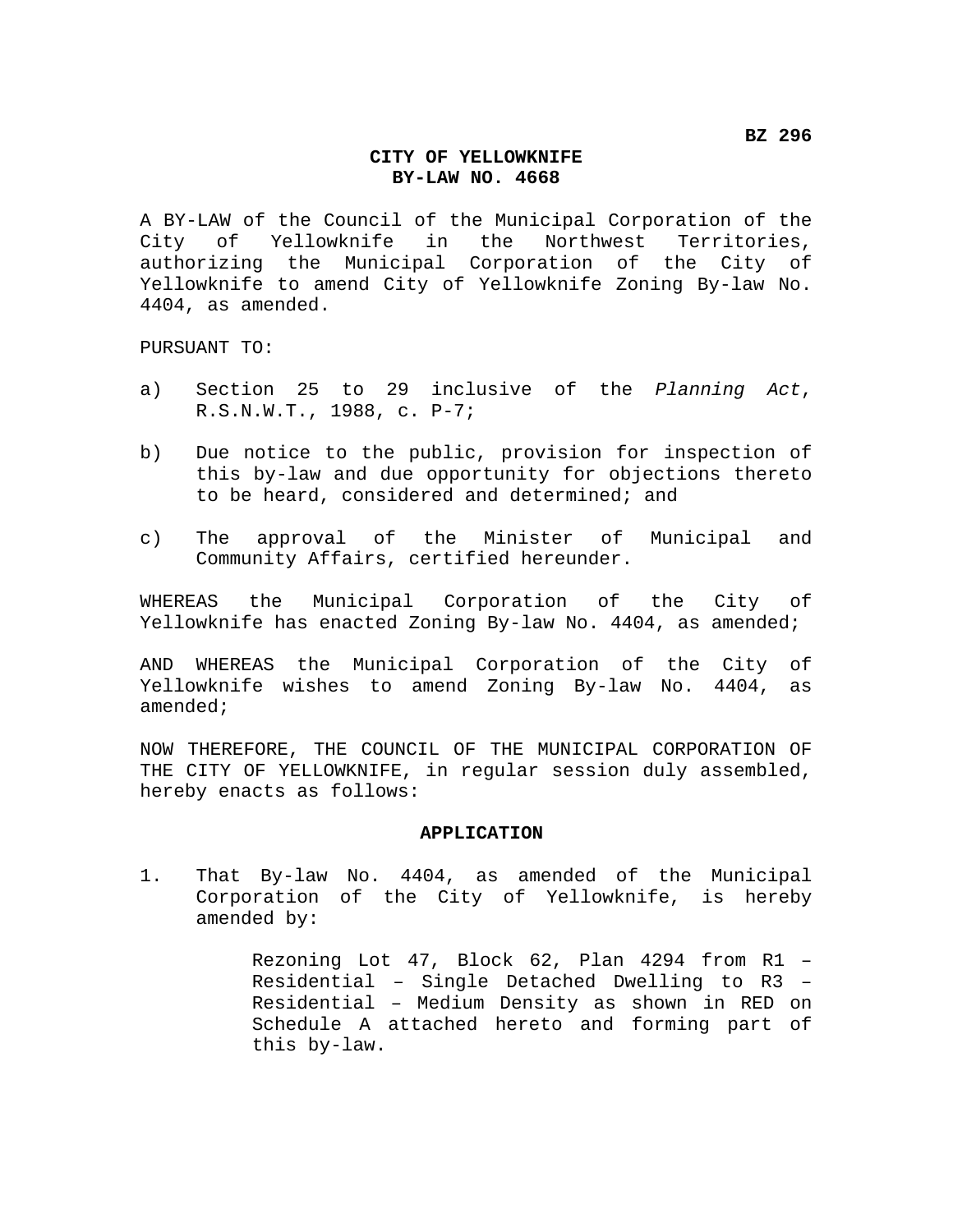By-law No. 4668 Page 2

BZ 296

## EFFECT

 $2.$ That this by-law shall come into effect upon receiving Third Reading and otherwise meets the requirements of Section 75 of the Cities, Towns and Villages Act.

READ a First Time this  $/2$  day of  $MARC$ A.D. 2012. MAYOR CITY ADMINISTRATOR READ a Second Time this  $\frac{26}{10}$  day of  $MARCH$ A.D. 2012. MAYOR CITY ADMINISTRATOR APPROVED by the Minister of Municipal and Community Affairs of the Northwest Territories this 30 day of , A.D. 2012. May

 $LC1$ MINISTER! MUNICIPAL AND COMMUNITY AFFAIRS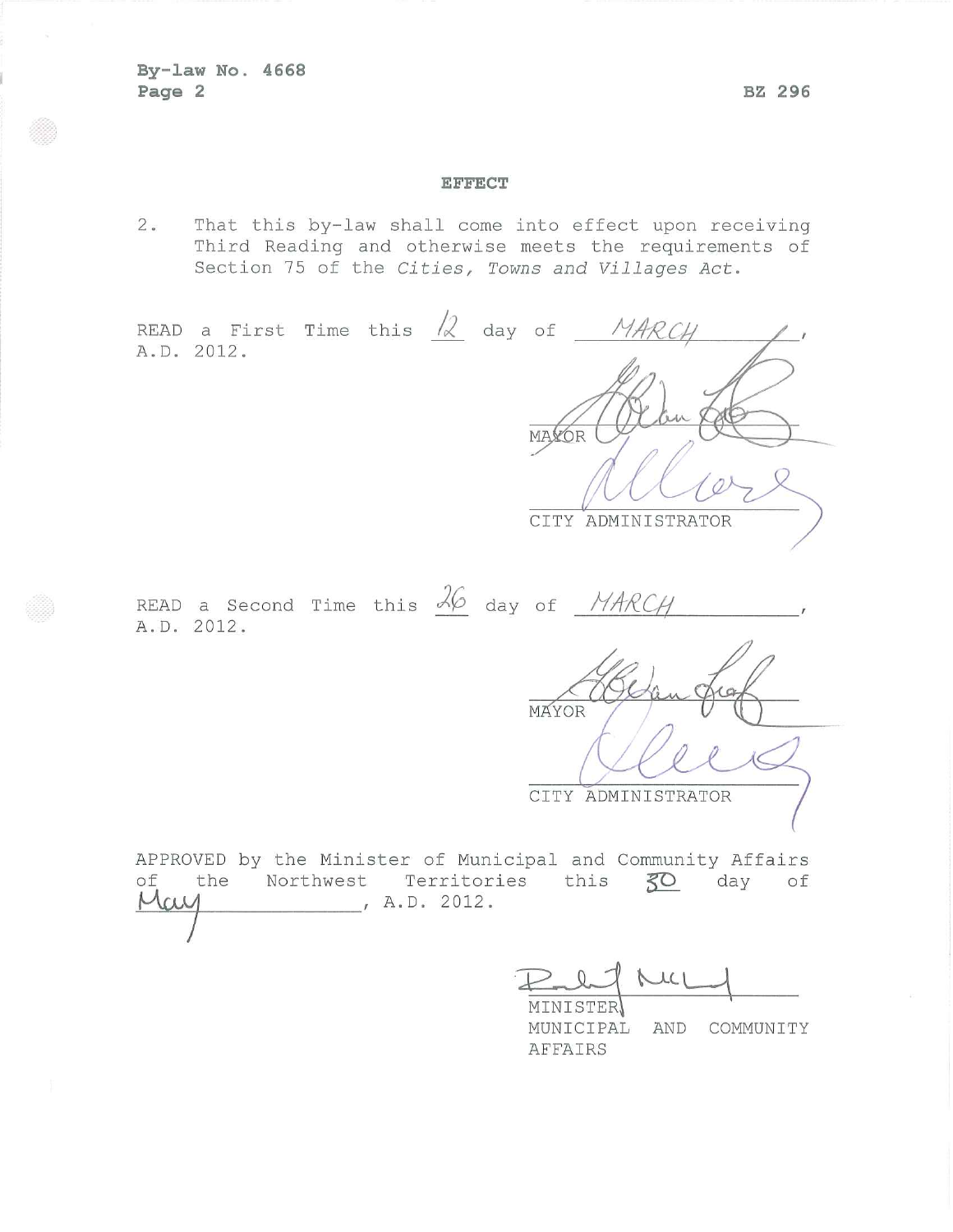By-law No. 4668 Page 3

READ a Third Time and Finally Passed this  $\frac{1}{\sqrt{2}}$ day of  $JUNE$   $A.D., 2012.$ 

MAYOR ADMIN TOR ISTA

I hereby certify that this by-law has been made in accordance with the requirements of the Cities, Towns and Villages Act and the by-laws of the Municipal Corporation of the City of Yellowknife.

ADMINISTRATOR

Docs #296104-v1

Ź.